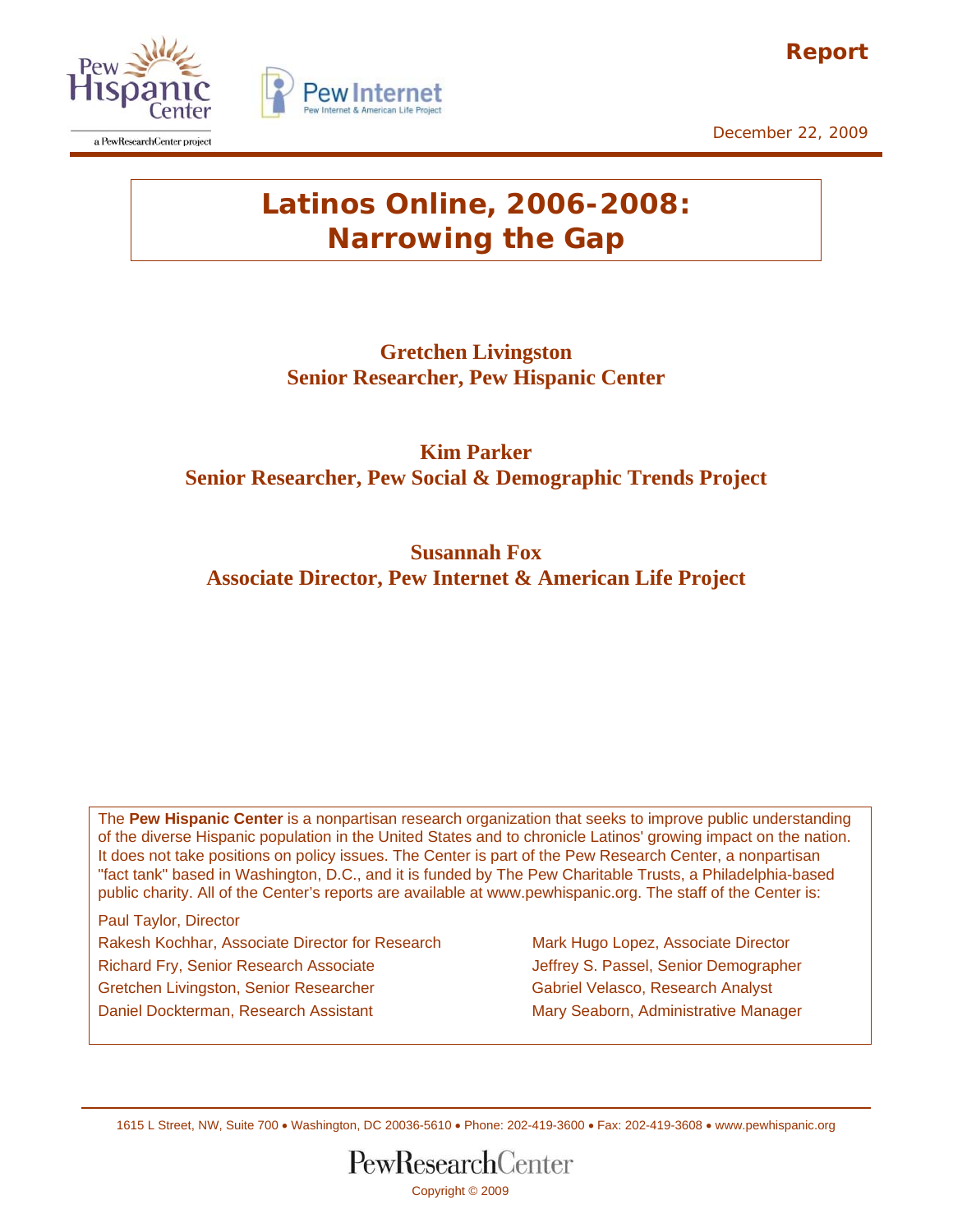# <span id="page-1-2"></span>**Executive Summary**

From 2006 to 2008, internet use among Latino adults rose by 10 percentage points, from  $54\%$ <sup>[1](#page-1-0)</sup> to 64%. In comparison, the rates for whites rose four percentage points, and the rates for blacks rose only two percentage points during that time period. Though Latinos continue to lag behind whites, the gap in internet use has shrunk considerably.

For Latinos, the increase in internet use has been fueled in large part by increases in internet use among groups that have typically had very low rates of internet use. $2$ 

 $(96)$ 80 White 76  $72$ 70 64 Black 63  $61$ 60  $54$ Hispanic 50 40 2006 2008 Note: Includes adults ages 18 and older. • While U.S.-born Latinos experienced a Source: Pew Hispanic Center and Pew Internet & American Life Project surveys

**Figure 1** Internet Use, by Race and Ethnicity, 2006 and 2008

two percentage point increase in internet use from 75% in 2006 to 77% in 2008, foreign-born Latinos experienced a 12 percentage point increase during the same period, from 40% to 52%.

- In 2006, 31% of Latinos lacking a high school degree reported ever going online; in 2008, this number was 41%. In comparison, Latinos with higher levels of education experienced three to four percentage point increases in internet use.
- Internet use among Latinos residing in households with annual incomes less than \$30,000 increased 17 percentage points from 2006 to 2008. For Latinos in households earning \$30,000 to \$49,999 annually, internet use increased two percentage points, and for Latinos in households earning \$50,000 or more annually, there was no change in internet use.

l

<span id="page-1-0"></span><sup>&</sup>lt;sup>1</sup> Results for 2006 differ from those reported in the 2007 [Latinos Online](http://pewhispanic.org/reports/report.php?ReportID=73) report, because more survey datasets have been combined here in order to increase sample size, and because "don't know" and "refused" values were omitted from the denominators when calculating rates for the 2007 report, while "don't know" and "refused" values are included in the denominators when calculating rates for this report.

<span id="page-1-1"></span> $2^2$  Conversely, some groups, such as college graduates, are approaching nearly universal internet access. Given that they may have reached a saturation point, it is not surprising that they are experiencing minimal growth in this measure of technology use.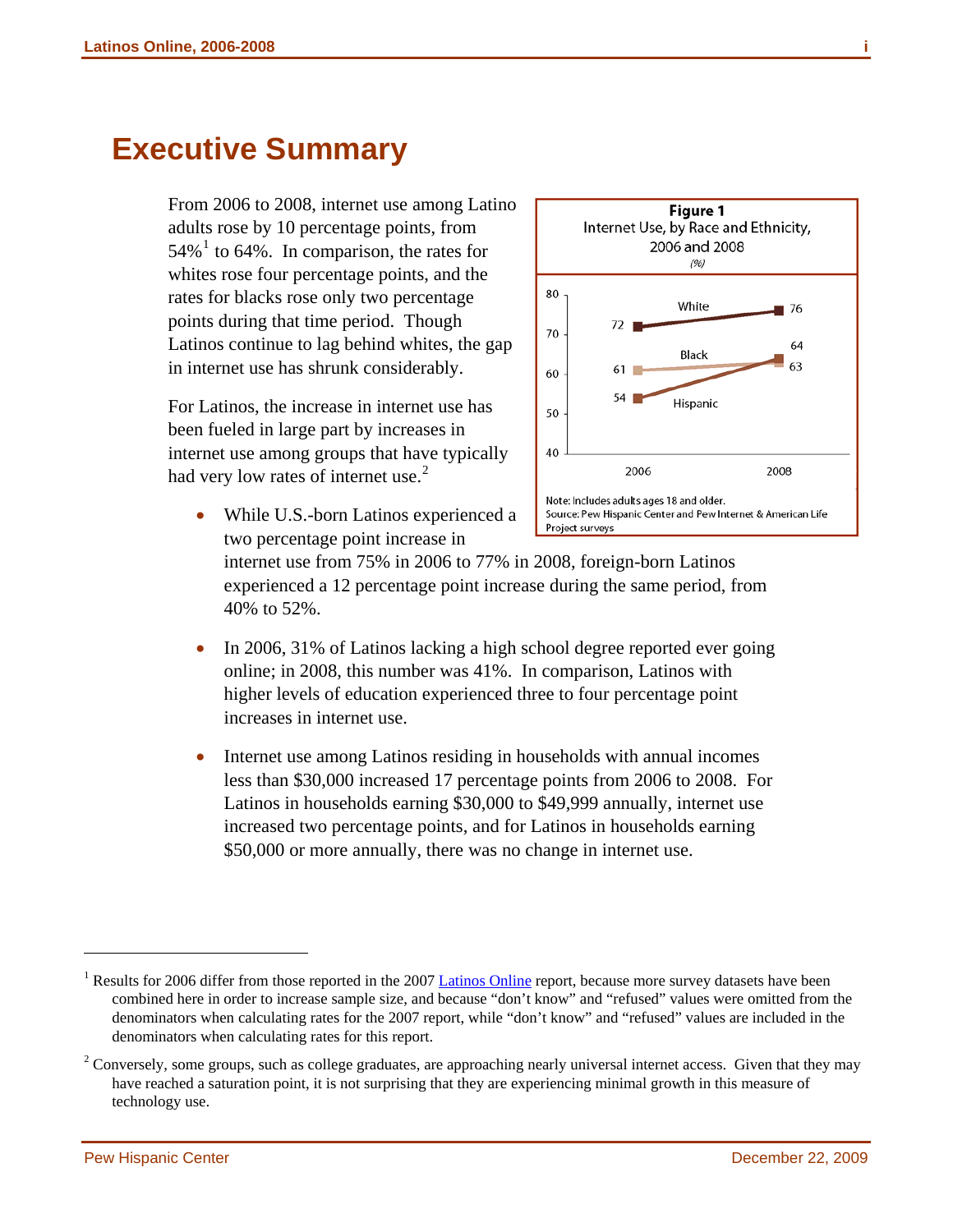Whereas Latinos gained markedly in overall internet use, the pattern of home internet access changed very little. In 2006, 79% of Latinos who were online had internet access at home, while in 2008, this number was 81%. White and black internet users show a similar leveling off. In 2006, 92% of white internet users had a home connection, compared with 94% in 2008. In 2006, 84% of African American internet users had a home connection, compared with 87% in 2008.

While there was little increase in the likelihood of having a home connection among internet users from 2006 to 2008, rates of broadband connection increased dramatically for Hispanics, as well as for whites and blacks. In 2006, 63% of Hispanics with home internet access had a broadband connection; in 2008 this number



was 76%. For whites, there was a 17 percentage point increase in broadband connection from 65% to 82%, and for blacks, the increase was from 63% in 2006 to 78% in 2008.

In order to maintain comparability across years, all results are based upon landline telephone surveys conducted by the Pew Hispanic Center and the Pew Internet & American Life Project from February to October 2006, and from August to December 2008. During this same time period, there was a dramatic increase in the proportion of people living in households with only cell phones, and no landline telephones.<sup>[3](#page-2-0)</sup>

 The rapid increase in cell-only populations, particularly for Latinos and African Americans, coupled with the fact that people in cell-only households tend to be slightly more likely to use other forms of technology than people who are reachable via landline telephone, suggests that if anything, the results shown here

l

<span id="page-2-0"></span> $3 \text{ In } 2006$ , 15% of Latinos lived in cell-only households, and in 2008, this number was 25%. For African Americans, 13% lived in cell-only households in 2006 compared with 21% in 2008. Among whites, the share of residents in cell-only households increased from 11% in 2006 to 17% in 2008 ([Blumberg and Luke 2009\)](http://www.cdc.gov/nchs/data/nhis/earlyrelease/wireless200905.htm).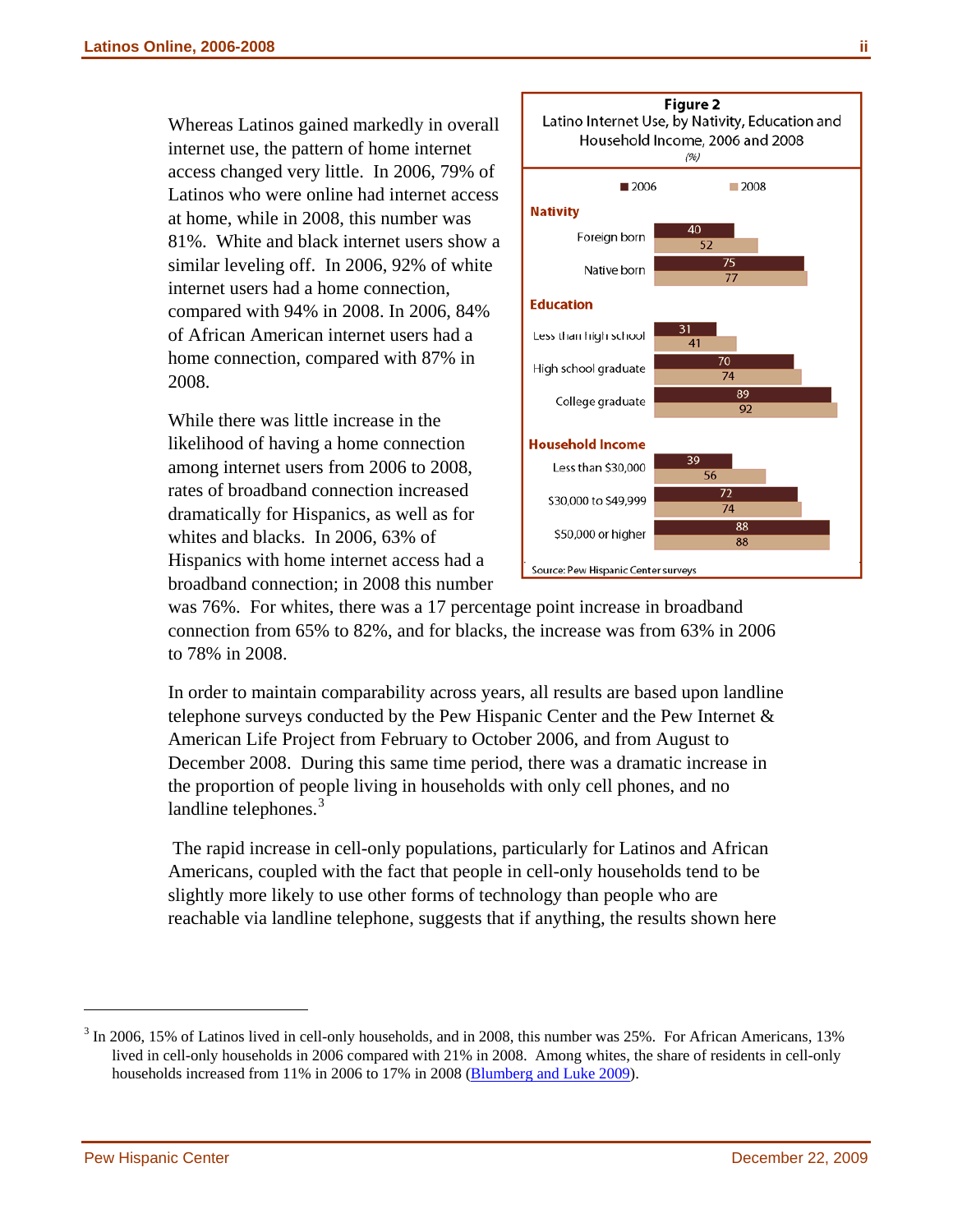may underestimate increases in internet use, especially for Latinos and African Americans<sup>[4](#page-3-0)</sup>.

Other key findings include:

- Among Latinos, English-reading ability was linked with internet use— 81% of Latinos who read English very well were online, as compared with 63% of Latinos who read pretty well, 52% of Latinos who couldn't read English well, and 24% of Latinos who couldn't read English at all.
- Conversely, Spanish-reading ability was not associated with internet use at all among Latinos.
- Native-born Latinos had higher rates of internet use and a greater likelihood of having a broadband connection among home internet users.
	- Some 77% of native-born Latinos used the internet, as compared with 52% of the foreign-born.
	- While 83% of native-born home internet users had a broadband connection in 2008, this share was 68% among the foreign-born.
- Younger Latinos were more likely to use the internet than older Latinos.
	- Among Latinos ages 18 to 34, 77% used the internet; among those ages 35 to 49, 65% used the internet; among those ages 50 to 64, 53% used the internet, and among Latinos ages 65 and older, one-quarter used the internet.
- Education was linked with increased use of the internet, and greater likelihoods of having a home internet connection, and having a broadband connection among Latinos.

 $\overline{a}$ 

<span id="page-3-0"></span><sup>&</sup>lt;sup>4</sup> The surveys used to compare changes in internet use among Hispanics did not include cell phone samples. **Studies by the** [Pew Research Center for the People & the Press](http://people-press.org/methodology/sampling/#2) have documented that the exclusion of cell phone samples produces only small levels of bias on most questions, but measures of technology use tend to be affected more by the absence of cell phones than other kinds of measures.

Across seven different estimates of internet use (including broadband, wireless internet, smart phone and social networking) in People-Press surveys in 2008 and 2009, Hispanic respondents in the dual-frame samples (those that included cell phones) varied from 2 points lower to 5 points higher, compared with respondents in the landline samples only. The mean difference for the items was 2.3 percentage points and the median difference was 3 percentage points.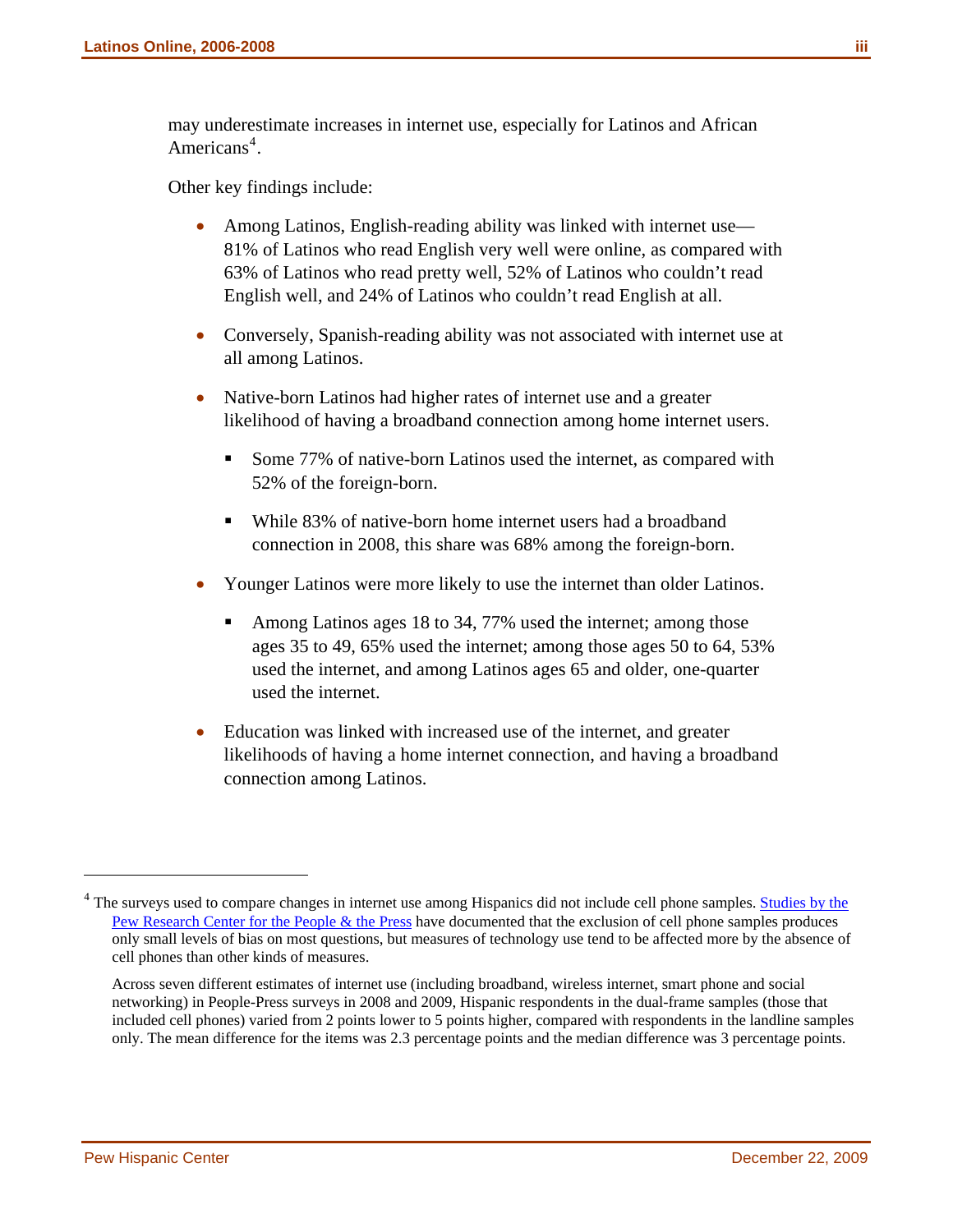- Some 41% of Latinos lacking a high school degree went online in 2008; almost three-fourths (74%) of Latinos with a high school degree went online, and 92% of Latino college graduates went online.
- Among internet users, 64% of Latinos lacking a high school degree had a home internet connection in 2008, as compared with 84% of Latino high school graduates, and 94% of Latino college graduates.
- Some 62% of Latino home internet users who lacked a high school degree had a broadband connection in 2008; this share was 78% for Latino high school graduates, and 86% for Latino college graduates.
- For Latinos, higher household income was associated with internet use, having a home internet connection, and having a broadband connection.
	- Some 56% of Latinos in households earning less than \$30,000 annually went online in 2008, as compared with 74% of Latinos in households earning \$30,000 to \$49,999, and 88% of Latinos in households earning \$50,000 or more annually.
	- Among Latino internet users, 71% of those with annual household incomes less than \$30,000 had a home connection in 2008, as did 83% of those with household incomes of \$30,000 to \$49,999, and 92% of those with household incomes of \$50,000 or more.
	- Some 71% of Latinos with annual household incomes less than \$30,000 who had a home internet connection had broadband access in 2008; in comparison, this share was 79% for Latinos in households with income of \$30,000 to \$49,999, and 85% for Latinos in households with incomes of \$50,000 or more.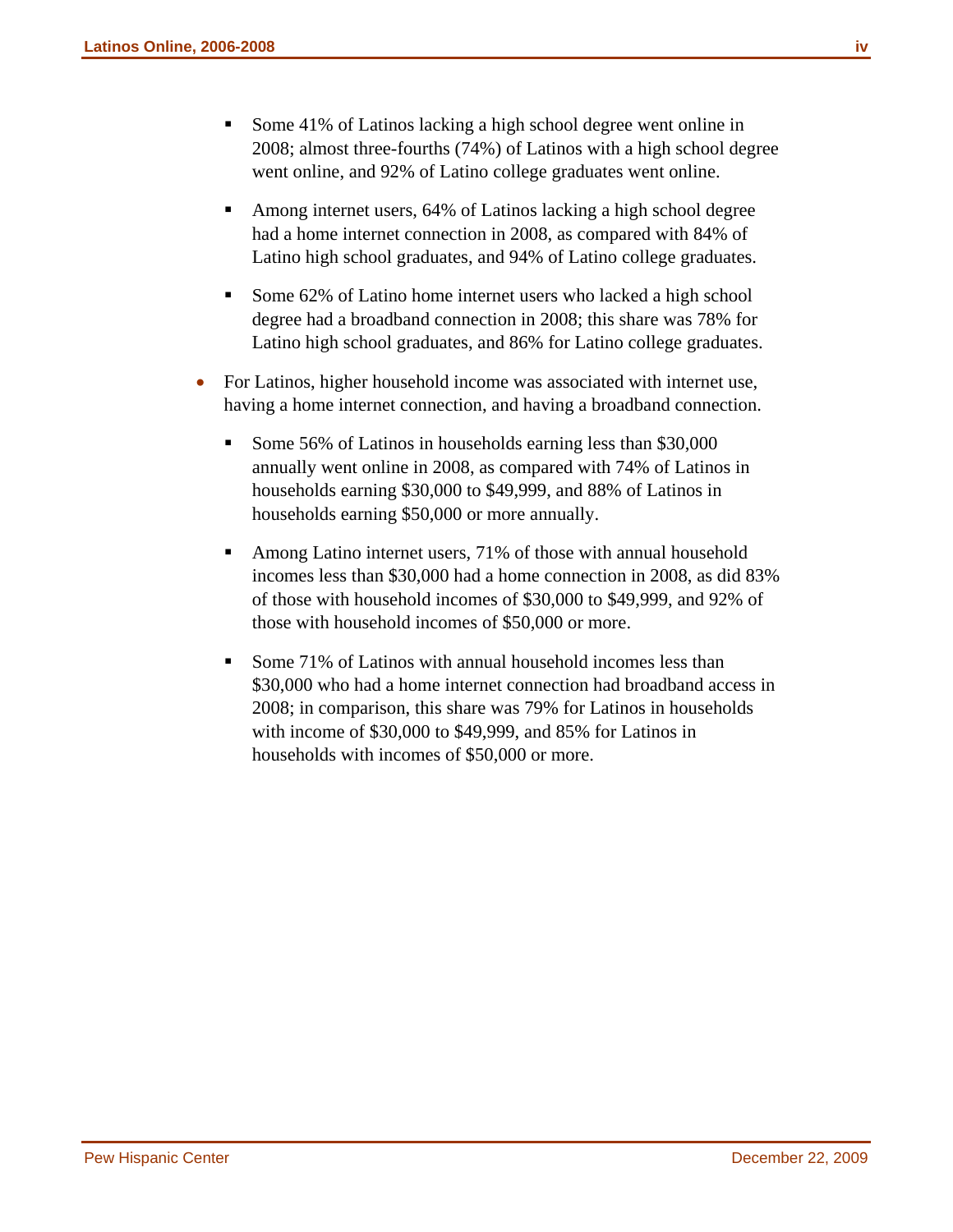#### **About this Report**

This report focuses on patterns of technology use among Latinos, whites, and African Americans from 2006 to 2008. The estimates used in the report are derived from a total of eight telephone surveys, three of which were conducted for the Pew Hispanic Center, and five of which were conducted for the Pew Internet & American Life Project. All told, the Pew Hispanic Center surveys interviewed 7,554 adults, and the Pew Internet & American Life Project surveys interviewed 13,687 adults.

#### **A Note on Terminology**

The terms "Latino" and "Hispanic" are used interchangeably in this report, as are the terms "foreign born" and "immigrant."

All references to whites, blacks, Asians and others are to the non-Hispanic components of those populations.

"Foreign born" refers to persons born outside of the United States to parents neither of whom was a U.S. citizen. Foreign born also refers to those born in Puerto Rico.

"Native born" refers to persons born in the United States and those born abroad to parents at least one of whom was a U.S. citizen.

#### **About the Authors**

**Gretchen Livingston** is a senior researcher at the Pew Hispanic Center. Her primary areas of interest include immigrant adaptation, gender, social networks and family structure. She earned her Ph.D. in demography and sociology from the University of Pennsylvania. Prior to joining the Pew Hispanic Center, she was a visiting research fellow at the Princeton University Office of Population Research.

**Kim Parker** is a senior researcher with the Pew Research Center's Social & Demographic Trends Project. She works on public opinion surveys focused on emerging demographic trends in American society. Kim has a background in political polling and formerly worked for the Pew Research Center for the People & the Press. She has a master's degree in American Government from Georgetown University.

**Susannah Fox** is an associate director of the Pew Research Center's Internet & American Life Project. She studies the social impact of the internet, focusing on demographic trends, social media uptake, and technology's influence on health and health care. She holds a degree in anthropology from Wesleyan University.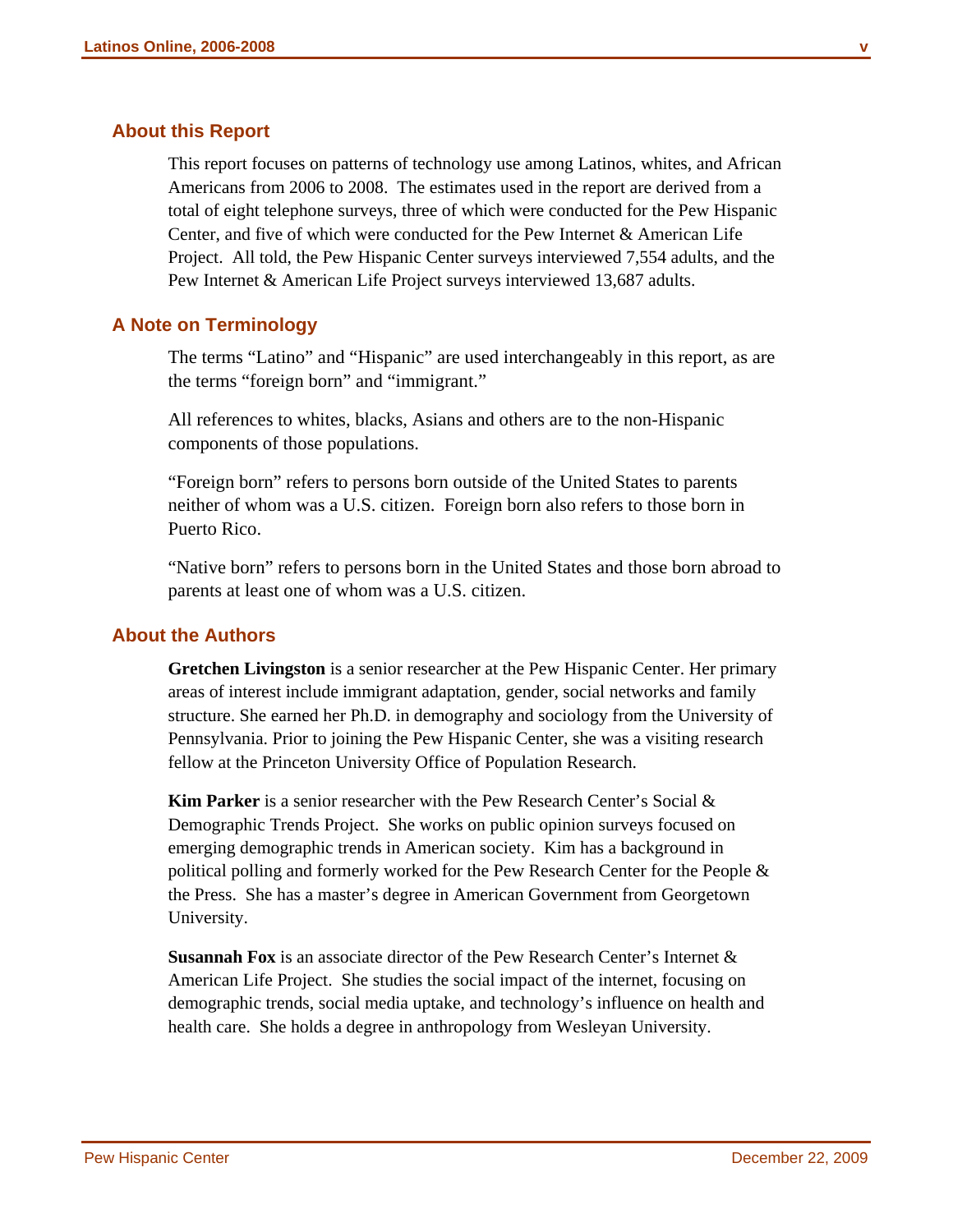### **Recommended Citation**

Livingston, Gretchen, Kim Parker and Susannah Fox. "Latinos Online, 2006-2008: Narrowing the Gap." Pew Hispanic Center, Washington, D.C. (December 22, 2009).

### **Acknowledgments**

The authors thank Paul Taylor for his editorial and intellectual guidance. Daniel Dockterman provided outstanding support for the production of the report. Gabriel Velasco checked numbers in the report.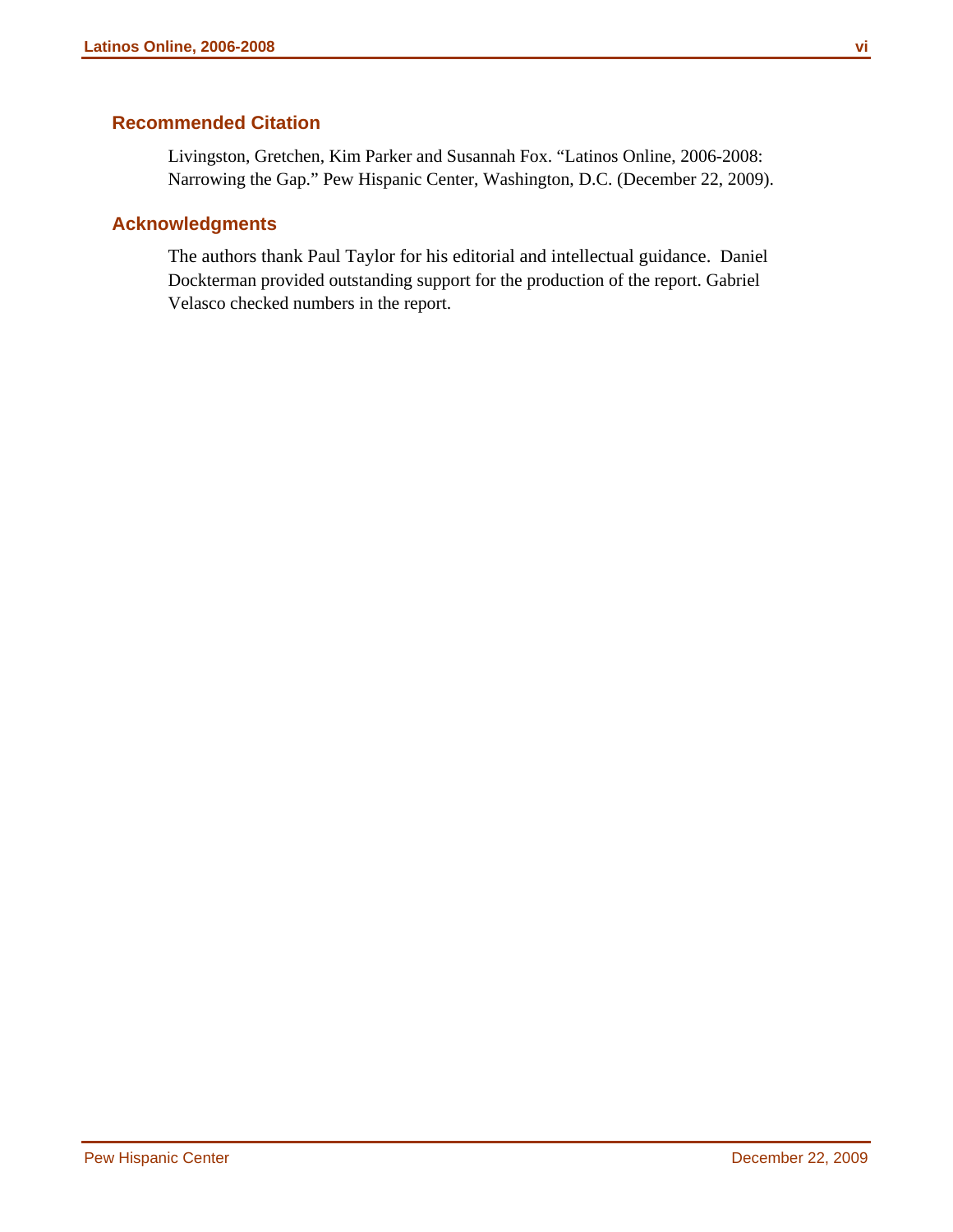### **Contents**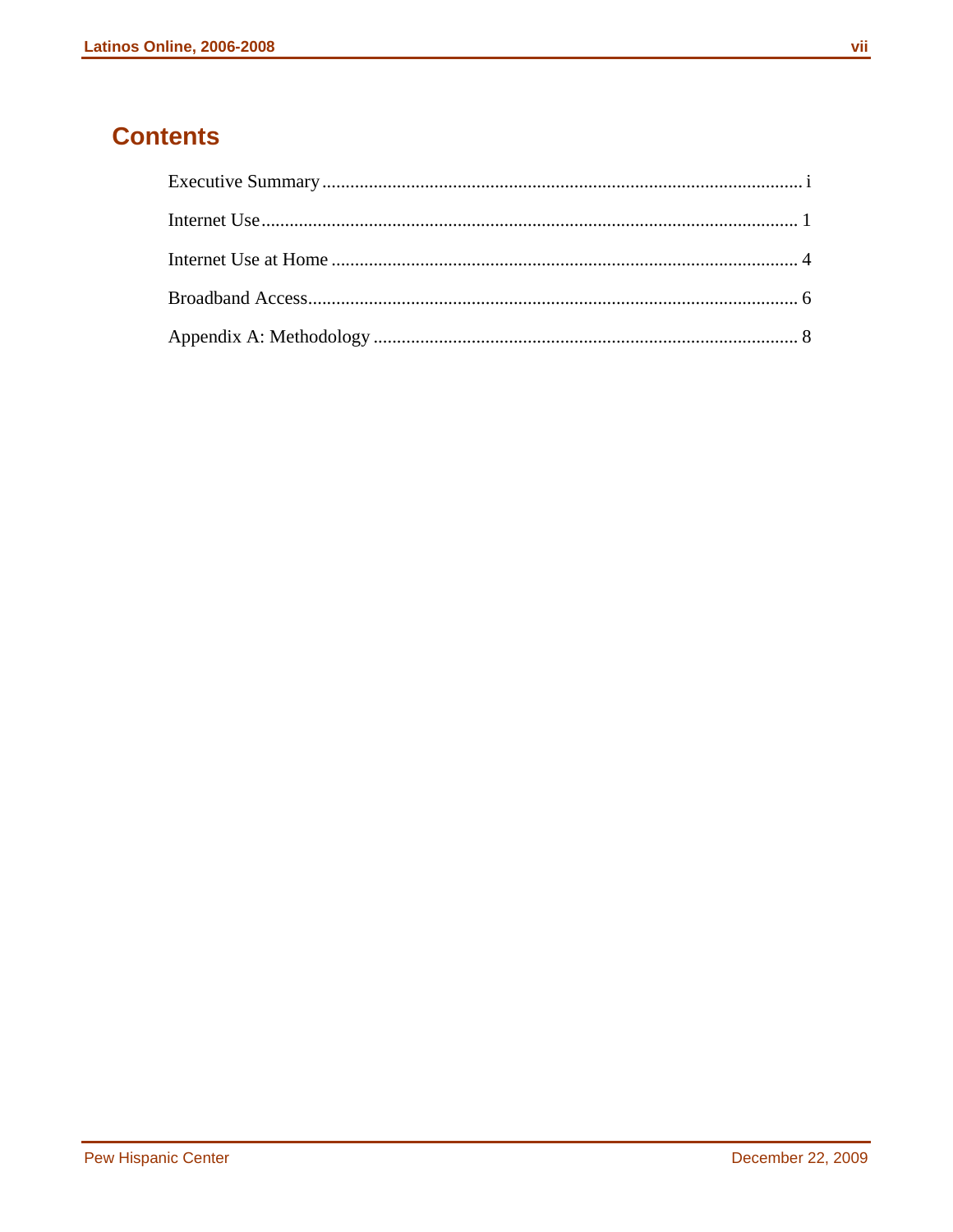### <span id="page-8-0"></span>**Internet Use**

Overall, 64% of Latino adults ages 18 and older used the internet in 2008, compared with [5](#page-8-1)4% of Latinos in  $2006$ <sup>5</sup> Given this rapid increase in internet use, Latinos are now as likely as blacks to go online (63% of blacks used the internet in 2008). However, Latinos remain significantly less likely to go online than whites, 76% of whom used the internet in 2008.

As is the case across race and ethnic groups, younger Latinos were more likely to be online than their older counterparts. Some 77% of Latinos ages 18 to 34 went online at least occasionally in 2008. Among those ages 35 to 49, 65% went online. Just over half (53%) of those ages 50 to 64 used the internet, and among those ages 65 and older one-in-four Hispanics used the internet.

Latinos who were born in the United States were much more likely than those born outside the U.S. to use the internet -- 77% of native-born versus 52% of foreign-born Latinos went online at least occasionally in 2008. Statistical tests show that a gap in internet use between native-born and foreign-born Latinos persists even after accounting for differences in educational attainment, household income, and English proficiency. The difference was even larger in 2006 when only 40% of foreign-born Latinos were online, compared with 75% of the native born.

Lack of English-reading ability appears to





be a significant barrier to internet use for Hispanics. The vast majority of those who could read English very well (81%) used the internet in 2008. Among those

l

<span id="page-8-1"></span><sup>&</sup>lt;sup>5</sup> Results for 2006 differ from those reported in the 2007 [Latinos Online](http://pewhispanic.org/reports/report.php?ReportID=73) report, because more survey datasets have been combined here, in order to increase sample size, and because "don't know" and "refused" values were omitted from the denominators when calculating rates for the 2007 report, while "don't know" and "refused" values are included in the denominators when calculating rates for this report.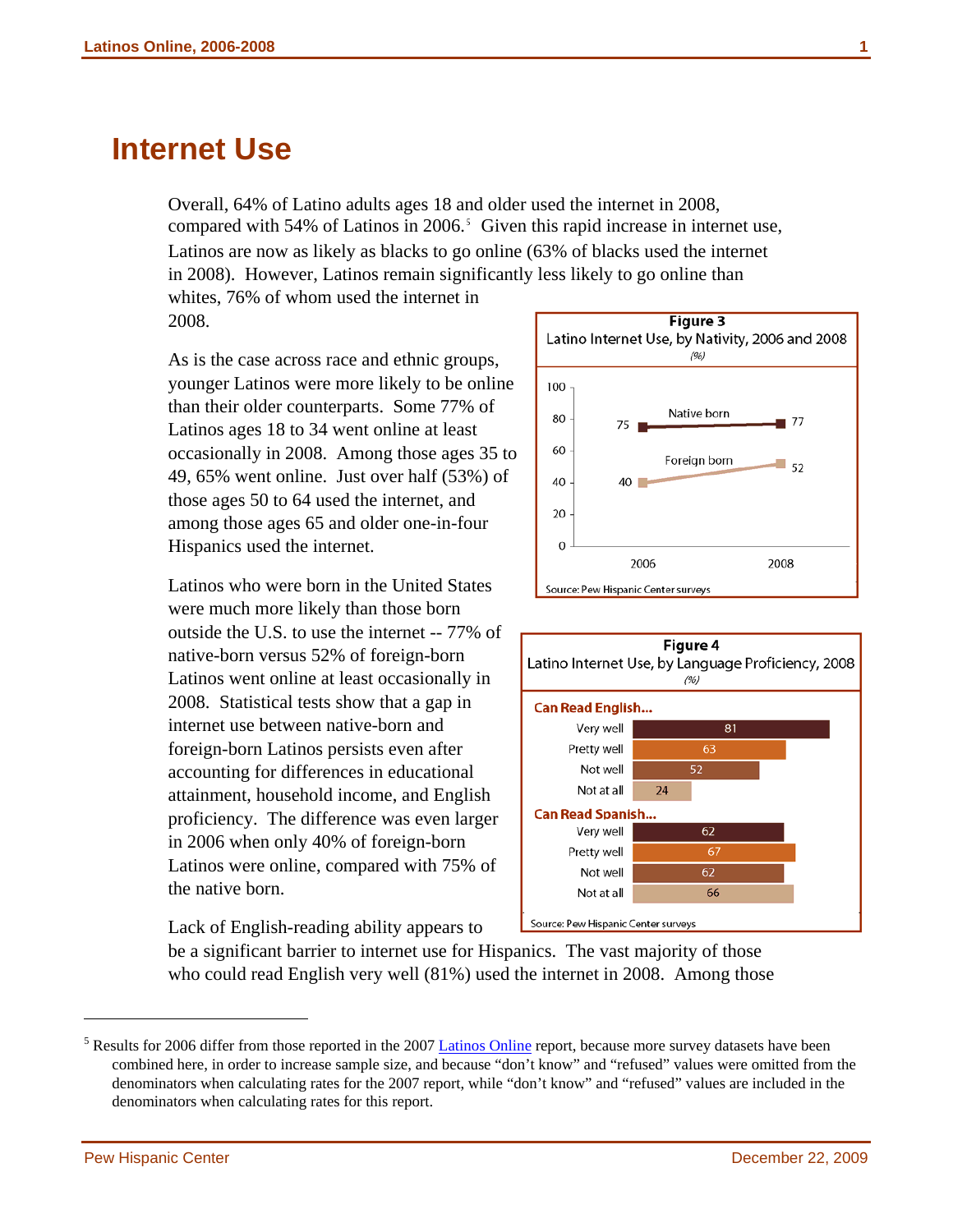who could read English pretty well, 63% used the internet. Roughly half (52%) of those who said they couldn't read English well went online, as did only 24% of those who couldn't read English at all. The link between English proficiency and internet use does not diminish if other related factors—educational attainment, household income, and nativity—are held constant.

Conversely, the likelihood of being online does not differ significantly for Latinos based upon their Spanish-reading ability—62% of those who read Spanish very well were online in 2008, compared with 67% who read it pretty well, 62% who didn't read it well, and 66% who couldn't read speak Spanish at all. The fact that English reading ability, but not Spanish reading ability, was associated with internet use suggests that it is not *literacy* per se that is affecting internet use for

Latinos, but instead it is *English* literacy.

Education and income were strongly linked to internet use. The overwhelming majority of Latinos (92%) who graduated from college used the internet in 2008, and roughly threequarters (74%) of Latinos who graduated from high school used the internet. By contrast, only 41% of Latinos who had not graduated from high school went online at least occasionally in 2008.

Among Latinos with annual household incomes of \$50,000 or higher, 88% went

online at least occasionally in 2008. Those with lower household incomes were less likely to go online. Roughly three-quarters (74%) of those living in households with annual incomes between \$30,000 and \$49,999 a year used the

internet, and even fewer (56%) of those with household incomes of less than \$30,000 a year went online.

Since 2006, Latino internet use rose more rapidly among those with less education and lower income, while it leveled off for other groups. In 2006, 31% of those who never graduated from high school used the internet, but the share increased to 41% in 2008. At the same time, for high school graduates, there was a four percentage point increase in internet use, and for college graduates, there was a three percentage point increase.



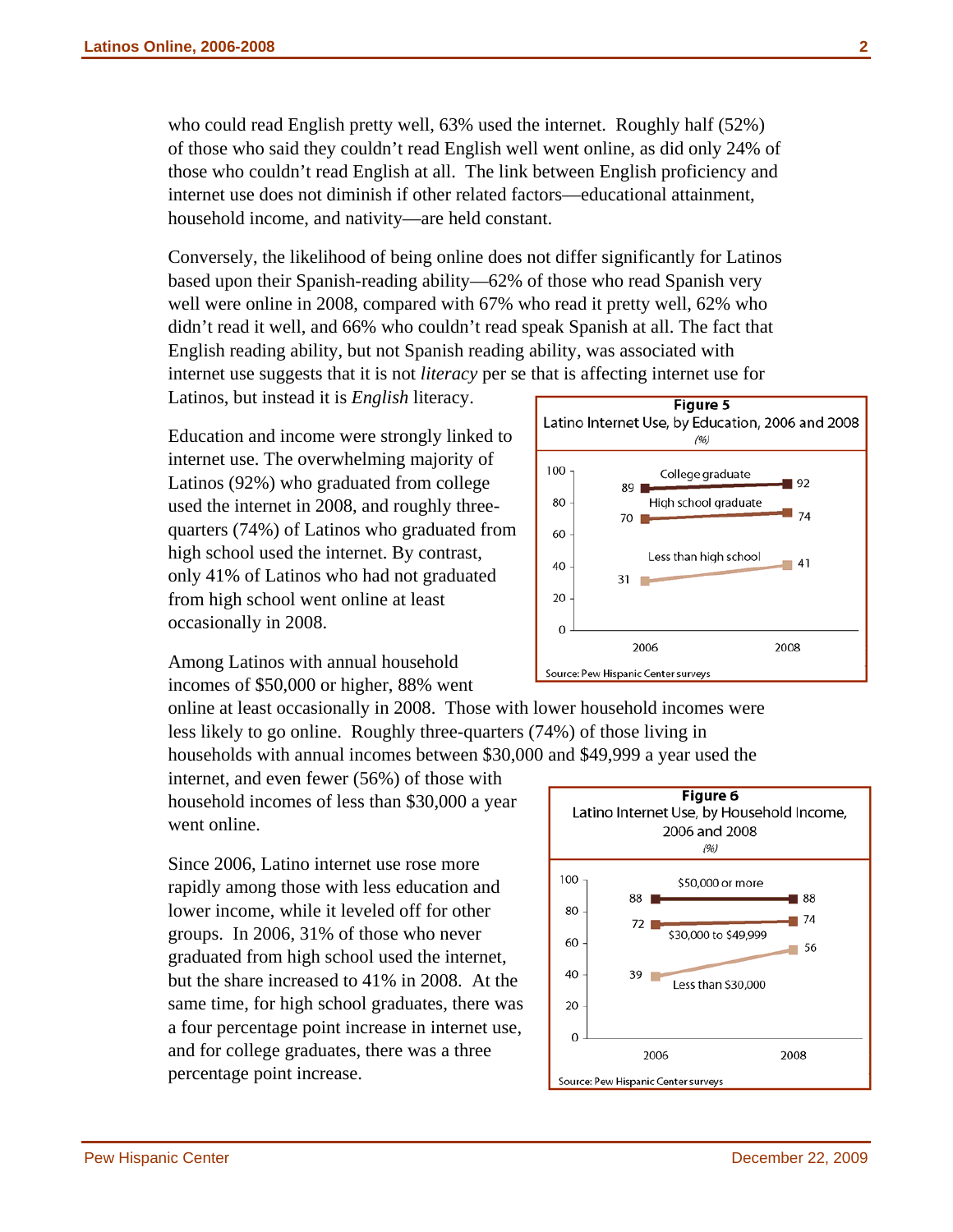Internet use among middle- and higher-income Latinos remained relatively stable in recent years, while the percentage of low-income Latinos going online increased significantly. In 2006, only 39% of those with household incomes less than \$30,000 used the internet, and that share rose to 56% in 2008. Conversely, there was only a two percentage point increase in internet use for those with household incomes of \$30,000 to \$49,999 annually, and there was no rise in internet use for people in higher-income households.

| Table 1<br>Internet Use, by Race and Ethnicity, 2006 and 2008                                                                                                                      |                  |      |      |         |      |                |
|------------------------------------------------------------------------------------------------------------------------------------------------------------------------------------|------------------|------|------|---------|------|----------------|
| (% who say they use the internet or send or receive email at least occasionally)                                                                                                   |                  |      |      |         |      |                |
|                                                                                                                                                                                    | <b>HISPANICS</b> |      |      | WHITES  |      | <b>BLACKS</b>  |
|                                                                                                                                                                                    | 2006             | 2008 | 2006 | 2008    | 2006 | 2008           |
| All                                                                                                                                                                                |                  |      |      |         |      |                |
|                                                                                                                                                                                    | 54               | 64   | 72   | 76      | 61   | 63             |
| Gender                                                                                                                                                                             |                  |      |      |         |      |                |
| Male                                                                                                                                                                               | 56               | 65   | 74   | 77      | 61   | 61             |
| Female                                                                                                                                                                             | 52               | 62   | 71   | 74      | 61   | 64             |
| Age                                                                                                                                                                                |                  |      |      |         |      |                |
| 18-34                                                                                                                                                                              | 64               | 77   | 89   | 92      | 77   | 85             |
| 35-49                                                                                                                                                                              | 59               | 65   | 82   | 87      | 73   | 67             |
| 50-64                                                                                                                                                                              | 46               | 53   | 74   | 76      | 49   | 53             |
| $65+$                                                                                                                                                                              | 19               | 25   | 33   | 41      | 18   | 20             |
| <b>Nativity</b>                                                                                                                                                                    |                  |      |      |         |      |                |
| Native born                                                                                                                                                                        | 75               | 77   |      |         |      |                |
| Foreign born                                                                                                                                                                       | 40               | 52   | ---  | $---$   | ---  | ---            |
| Can Read English                                                                                                                                                                   |                  |      |      |         |      |                |
| Very well                                                                                                                                                                          | 78               | 81   | ---  | ---     | ---  |                |
| <b>Pretty well</b>                                                                                                                                                                 | 62               | 63   |      |         |      |                |
| Not well                                                                                                                                                                           | 38               | 52   |      |         |      |                |
| Not at all                                                                                                                                                                         | 14               | 24   | ---  | ---     |      |                |
| Can Read Spanish                                                                                                                                                                   |                  |      |      |         |      |                |
| Very well                                                                                                                                                                          | 54               | 62   | ---  | $- -$   |      |                |
| Pretty well                                                                                                                                                                        | 55               | 67   |      | ---     |      |                |
| Not well                                                                                                                                                                           | 56               | 62   | ---  | ---     | ---  |                |
| Not at all                                                                                                                                                                         | 59               | 66   | ---  | ---     | ---  |                |
| <b>Educational Attainment</b>                                                                                                                                                      |                  |      |      |         |      |                |
| Less than high school                                                                                                                                                              | 31               | 41   | 37   | 38      | 26   | ***            |
| High school graduate                                                                                                                                                               | 70               | 74   | 69   | 74      | 65   | 67             |
| College graduate                                                                                                                                                                   | 89               | 92   | 91   | 94      | 93   | 96             |
| <b>Annual Household Income</b>                                                                                                                                                     |                  |      |      |         |      |                |
| Less than \$30,000                                                                                                                                                                 | 39               | 56   | 50   | 51      | 43   | 46             |
| \$30,000 to \$49,999                                                                                                                                                               | 72               | 74   | 74   | 79      | 81   | 79             |
| \$50,000 or more                                                                                                                                                                   | 88               | 88   | 89   | 94      | 88   | 94             |
| Homeownership                                                                                                                                                                      |                  |      |      |         |      |                |
| Yes                                                                                                                                                                                | 69               | 70   |      |         |      |                |
| No                                                                                                                                                                                 | 46               | 57   | ---  | $- - -$ | ---  | $\overline{a}$ |
| <b>Location of Residence</b>                                                                                                                                                       |                  |      |      |         |      |                |
| Urban                                                                                                                                                                              | 55               | 62   | 76   | 77      | 62   | 60             |
| Suburban                                                                                                                                                                           | 53               | 71   | 73   | 79      | 66   | 70             |
| Rural                                                                                                                                                                              | 46               | 60   | 66   | 65      | 40   | ***            |
| Note: The symbol *** indicates insufficient number of observations to provide a reliable estimate.<br>Source: Pew Hispanic Center and Pew Internet & American Life Project surveys |                  |      |      |         |      |                |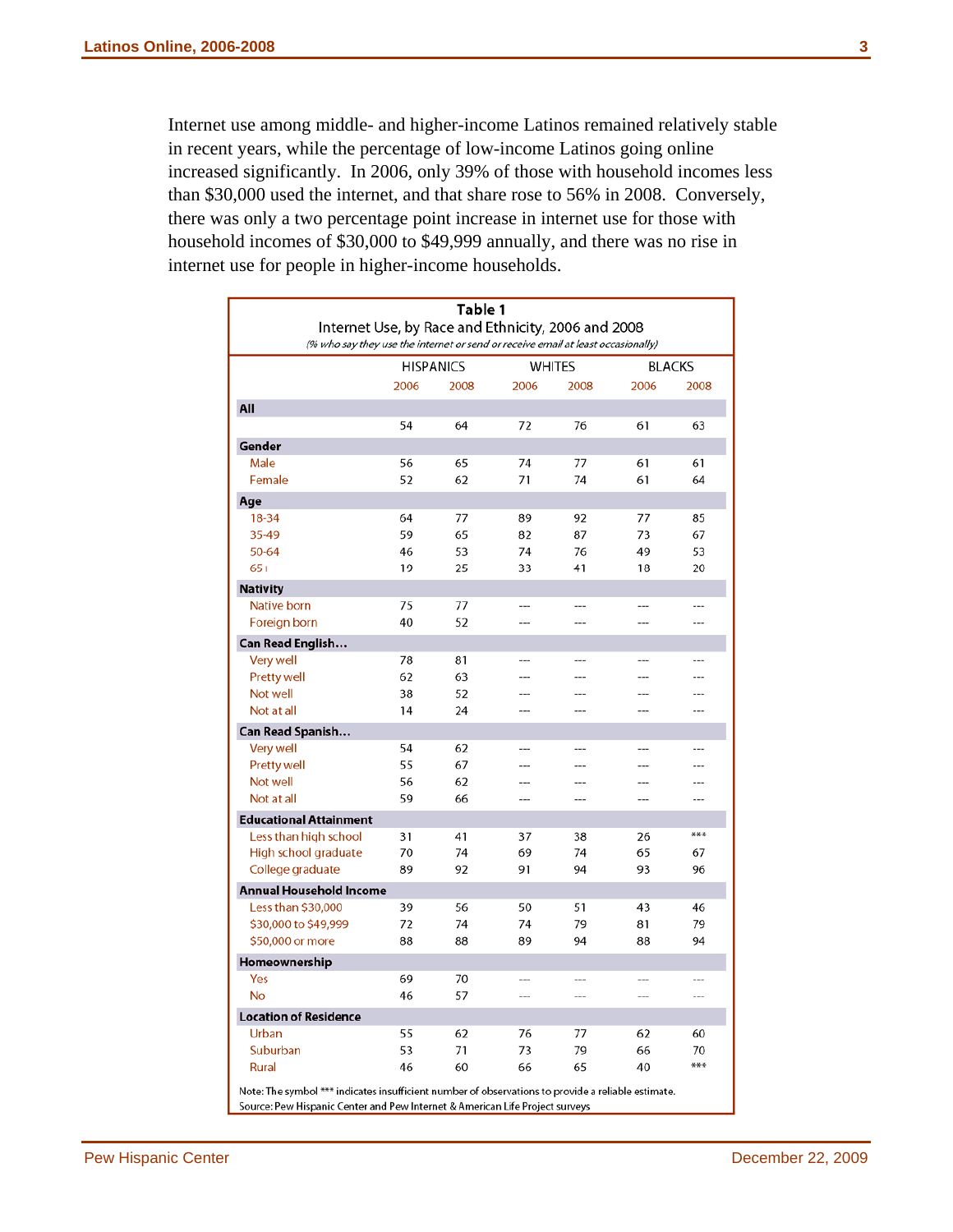### <span id="page-11-0"></span>**Internet Use at Home**

In spite of the overall increase in internet usage among Latinos from 2006 to 2008, the percent of Latino online users who accessed the internet from home went up only marginally from 79% in 2006 to 81% in 2008. White internet users

were more likely than Latino internet user to go online from home – 94% said they did so. Among black online users, 87% reported going online from home.

The fact that Hispanic internet users and, to a lesser extent, African American users, lagged whites in the likelihood of having internet access at home may be related to the fact that Latinos and African Americans are more likely to access the internet using wireless technology such as a cell phone, Blackberry or iPhone ([Horrigan 2009\)](http://www.pewinternet.org/Reports/2009/12-Wireless-Internet-Use.aspx).



Both education and household income were linked to the likelihood of having a home internet connection for Latino internet users. While less than two-thirds (64%) of Latino internet users who lacked a high school degree went online from their home in 2008, this share rose to 84% for Latino high school graduates. The overwhelming majority (94%) of Latino users who graduated from college were able to access the internet from their home.

Similarly, while 7-in-10 (71%) Latino internet users with annual household incomes less than \$30,000 used the internet from home in 2008, rates were higher for Latinos with higher incomes. For those in households earning \$30,000 to \$49,999 annually, 83% had a home internet connection, and for those in households with annual incomes of \$50,000 or more, 92% had a home connection.

The likelihood of having a home internet connection was not linked to nativity, age, or homeownership for Latinos.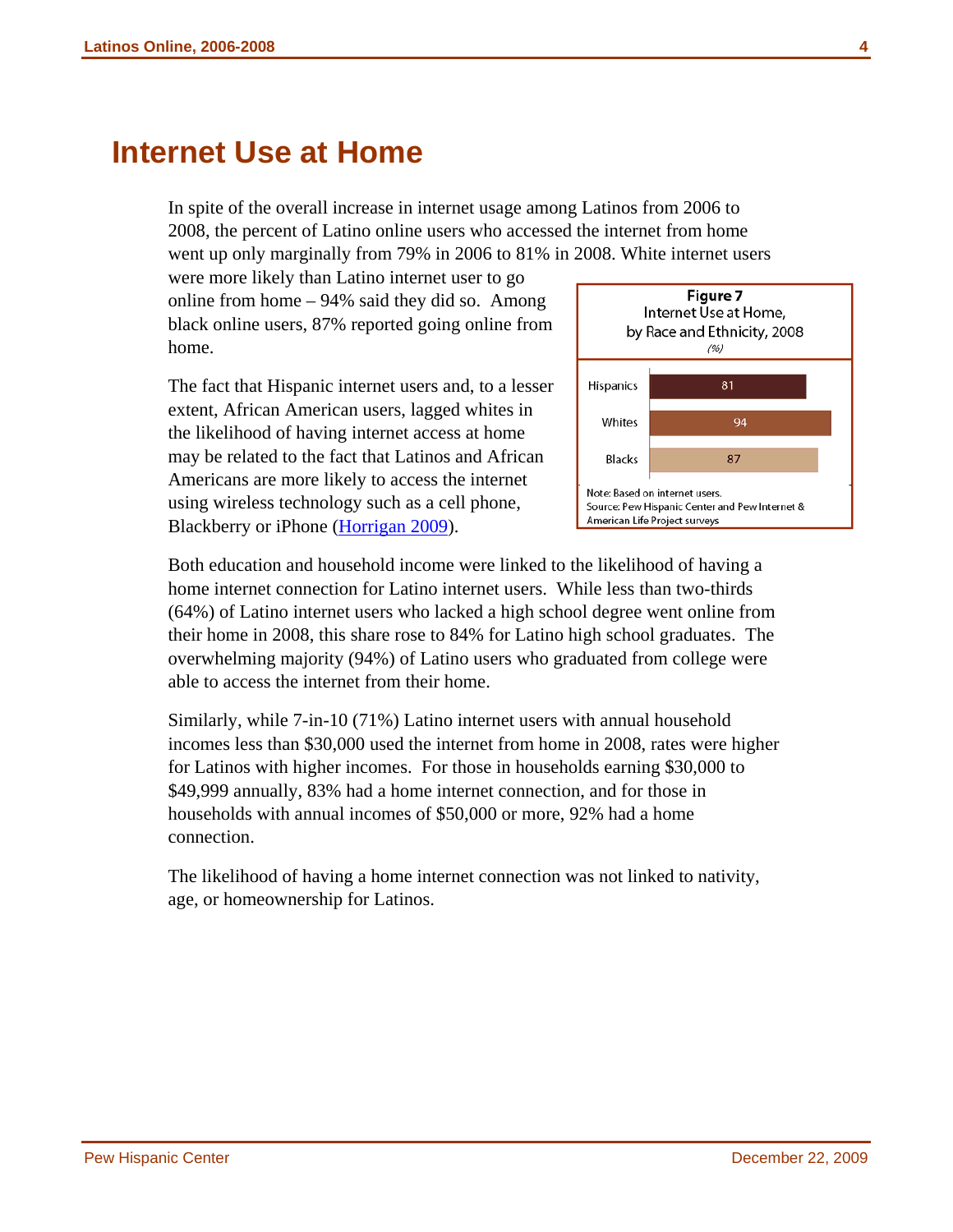| Table 2<br>Home Internet Connection among Internet Users,<br>by Race and Ethnicity, 2006 and 2008<br>(% who say they ever use the internet from home) |                                                    |      |       |      |      |       |
|-------------------------------------------------------------------------------------------------------------------------------------------------------|----------------------------------------------------|------|-------|------|------|-------|
|                                                                                                                                                       | <b>WHITES</b><br><b>BLACKS</b><br><b>HISPANICS</b> |      |       |      |      |       |
|                                                                                                                                                       | 2006                                               | 2008 | 2006  | 2008 | 2006 | 2008  |
| All                                                                                                                                                   |                                                    |      |       |      |      |       |
|                                                                                                                                                       | 79                                                 | 81   | 92    | 94   | 84   | 87    |
| Gender                                                                                                                                                |                                                    |      |       |      |      |       |
| Male                                                                                                                                                  | 80                                                 | 81   | 94    | 95   | 85   | 89    |
| Female                                                                                                                                                | 77                                                 | 80   | 90    | 93   | 83   | 85    |
| Age                                                                                                                                                   |                                                    |      |       |      |      |       |
| 18-34                                                                                                                                                 | 75                                                 | 78   | 92    | 95   | 83   | 86    |
| 35-49                                                                                                                                                 | 82                                                 | 86   | 94    | 94   | 87   | 88    |
| 50-64                                                                                                                                                 | 82                                                 | 80   | 90    | 92   | ***  | 86    |
| $65+$                                                                                                                                                 | ***                                                | ***  | 94    | 93   | ***  | ***   |
| <b>Nativity</b>                                                                                                                                       |                                                    |      |       |      |      |       |
| Native born                                                                                                                                           | 81                                                 | 84   | $---$ | ---  |      |       |
| Foreign born                                                                                                                                          | 76                                                 | 77   | ---   | ---  |      |       |
| <b>Educational Attainment</b>                                                                                                                         |                                                    |      |       |      |      |       |
| Less than high school                                                                                                                                 | 64                                                 | 64   | 89    | 87   | ***  | ***   |
| High school graduate                                                                                                                                  | 79                                                 | 84   | 90    | 93   | 84   | 63    |
| College graduate                                                                                                                                      | 93                                                 | 94   | 95    | 97   | 90   | 96    |
| <b>Household Income</b>                                                                                                                               |                                                    |      |       |      |      |       |
| Less than \$30,000                                                                                                                                    | 65                                                 | 71   | 85    | 86   | ***  | ***   |
| \$30,000 to \$49,999                                                                                                                                  | 84                                                 | 83   | 90    | 93   | ***  | ***   |
| \$50,000 or more                                                                                                                                      | 87                                                 | 92   | 96    | 96   | 93   | 93    |
| Homeownership                                                                                                                                         |                                                    |      |       |      |      |       |
| Yes                                                                                                                                                   | 82                                                 | 84   |       | ---  |      |       |
| <b>No</b>                                                                                                                                             | 74                                                 | 78   | ---   | ---  | ---  | $---$ |
| <b>Location of Residence</b>                                                                                                                          |                                                    |      |       |      |      |       |
| Urban                                                                                                                                                 | 79                                                 | 81   | 92    | 95   | 84   | 87    |
| Suburban                                                                                                                                              | 80                                                 | 83   | 93    | 94   | 85   | 90    |
| <b>Rural</b>                                                                                                                                          | 73                                                 | ***  | 90    | 91   | ***  | ***   |

Source: Pew Hispanic Center and Pew Internet & American Life Project surveys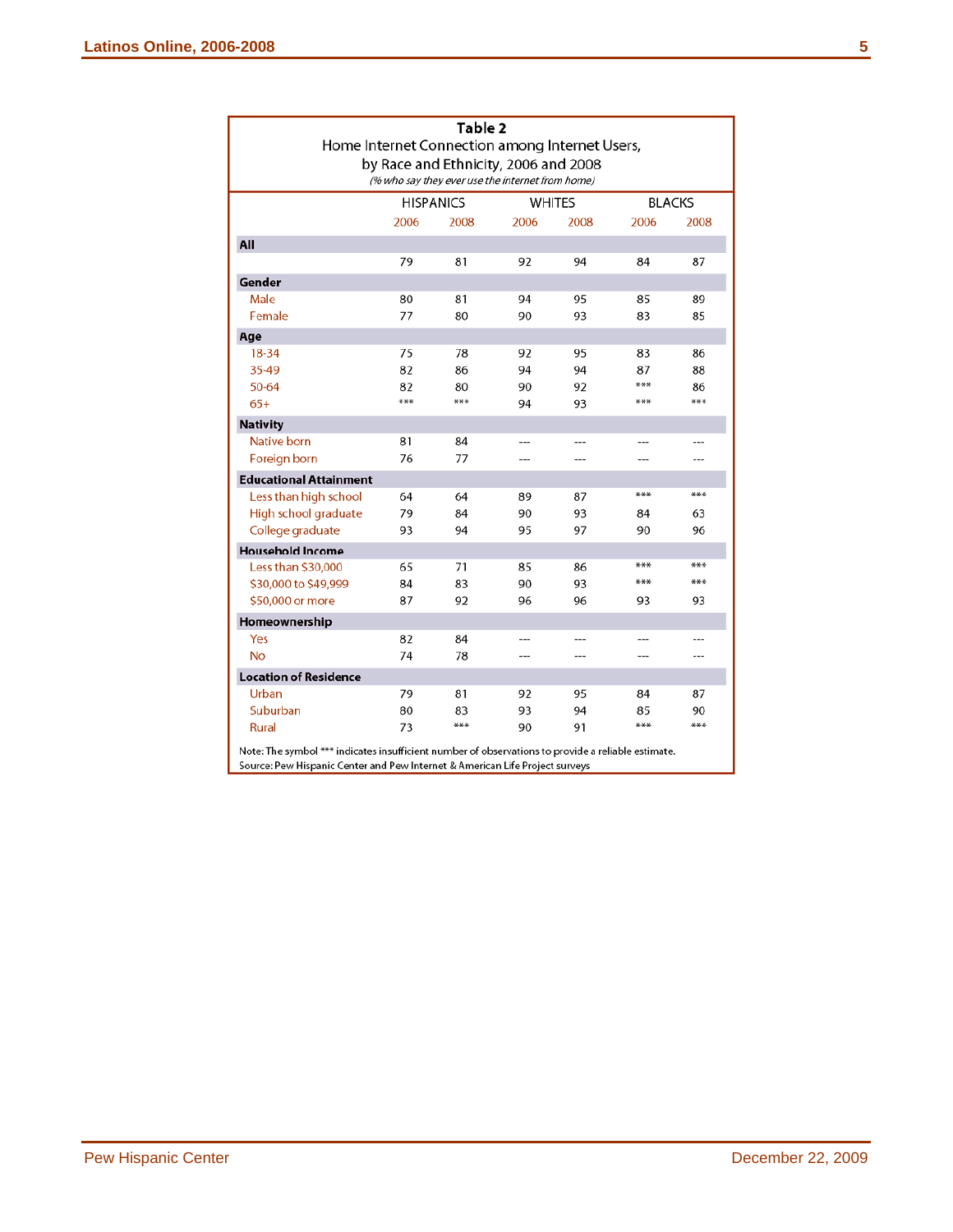## <span id="page-13-0"></span>**Broadband Access**

In many surveys over the past seven years, the Pew Internet  $&$  American Life Project has found that internet users with home broadband access are more engaged with the online world. The "always on" internet becomes an information and communications source that people rely on for staying in touch with friends and family and finding out what is going on in their communities ([Horrigan](http://www.pewinternet.org/Reports/2009/10-Home-Broadband-Adoption-2009.aspx)  [2009\).](http://www.pewinternet.org/Reports/2009/10-Home-Broadband-Adoption-2009.aspx) 

Among Latinos who went online from home, 76% did so using a broadband connection. This share was up significantly from 2006, when 63% of Latino home internet users had a broadband connection. White and African American home internet users experienced similar steep increases in broadband access. In 2006, 65% of white home internet users had a high-speed connection, while in 2008 this number rose to 82%. For blacks with home internet access, 63% had a broadband connection in 2006, and in 2008, 78% had one.



Once again, education and income figure prominently in the use of broadband. Among Latinos who lacked a high school degree, 62% of home internet users had broadband access. In comparison, this share rose to 78% for Latinos with a high school degree. For those Latinos who were college graduates, some 86% of home internet users had a broadband connection.

The same pattern emerges when looking at annual household income. While about seven-in-ten (71%) Latino home internet users in households earning less than \$30,000 annually had a broadband connection in 2008, this share rose to 79% for Latinos in households with incomes of \$30,000 to \$49,999. Among Latino home internet users in households with annual incomes of \$50,000 or more, 85% had a broadband connection in 2008.

Looking specifically at Latinos who went online from home, the native born were more likely than those born outside the U.S. to have used a broadband connection in 2008 (83% vs. 68%). This pattern persists even controlling for nativity differences in educational attainment, household income, English proficiency, and homeownership.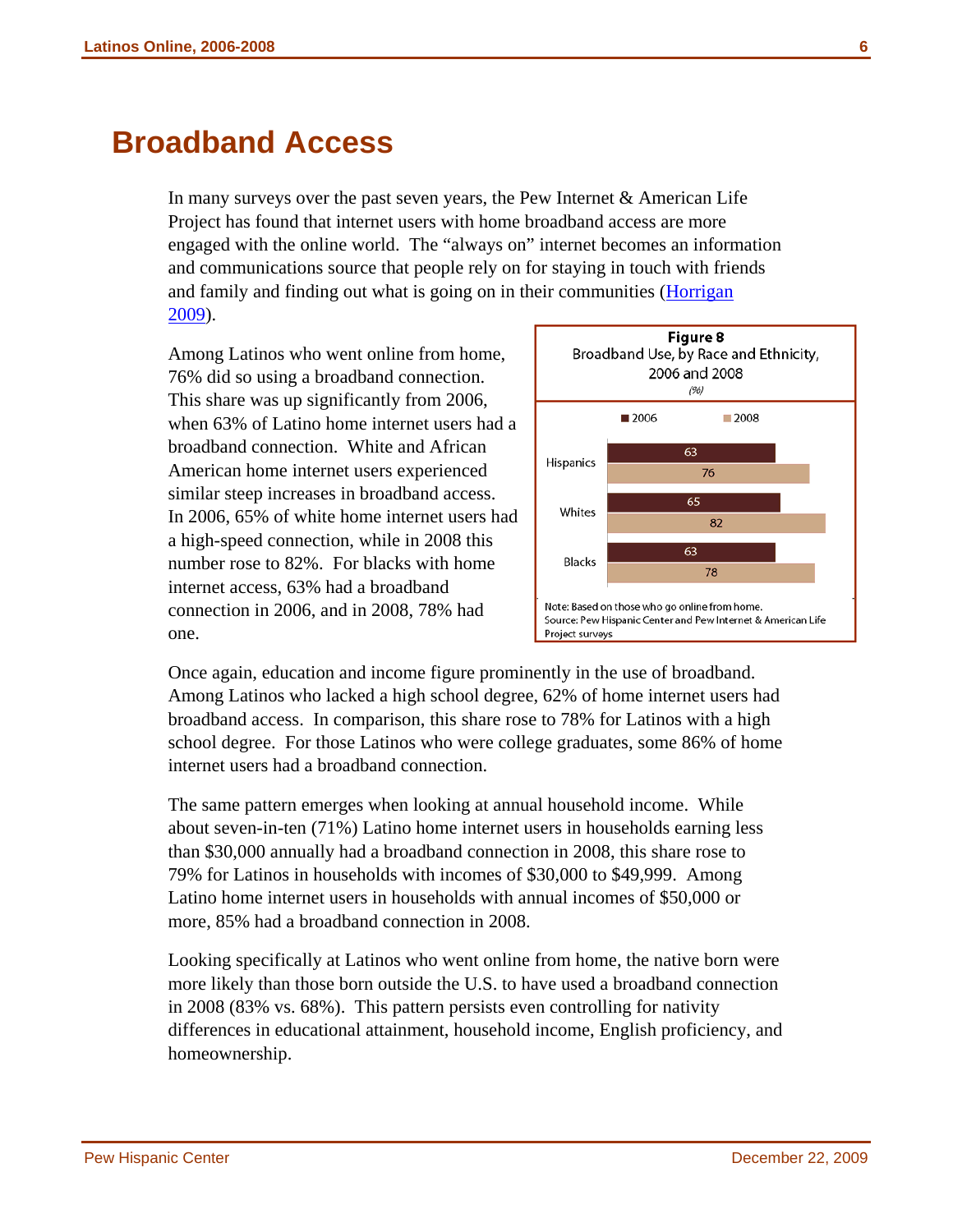There were no significant differences in broadband access among Latino home users based upon age or homeownership status.

| Table 3<br>Broadband Use Among Home Internet Users,                                                |      |                                   |      |        |               |           |
|----------------------------------------------------------------------------------------------------|------|-----------------------------------|------|--------|---------------|-----------|
| by Race and Ethnicity, 2006 and 2008                                                               |      |                                   |      |        |               |           |
| (% who say that their home computer connects to the internet through a broadband connection)       |      |                                   |      |        |               |           |
|                                                                                                    |      | <b>HISPANICS</b><br><b>WHITES</b> |      |        | <b>BLACKS</b> |           |
|                                                                                                    | 2006 | 2008                              | 2006 | 2008   | 2006          | 2008      |
| All                                                                                                |      |                                   |      |        |               |           |
|                                                                                                    | 63   | 76                                | 65   | 82     | 63            | 78        |
| Gender                                                                                             |      |                                   |      |        |               |           |
| Male                                                                                               | 67   | 81                                | 68   | 85     | 65            | 77        |
| Female                                                                                             | 59   | 71                                | 62   | 79     | 62            | 79        |
| Age                                                                                                |      |                                   |      |        |               |           |
| 18-34                                                                                              | 66   | 77                                | 72   | 87     | 65            | ***       |
| 35-49                                                                                              | 62   | 79                                | 67   | 85     | 66            | 80        |
| 50-64                                                                                              | 61   | 78                                | 62   | 80     | ***           | 68        |
| $65+$                                                                                              | ***  | ***                               | 46   | 68     | ***           | ***       |
| <b>Nativity</b>                                                                                    |      |                                   |      |        |               |           |
| Native born                                                                                        | 69   | 83                                | ---  | $\sim$ |               | ---       |
| Foreign born                                                                                       | 57   | 68                                | ---  | ---    |               | ---       |
| <b>Educational Attainment</b>                                                                      |      |                                   |      |        |               |           |
| Less than high school                                                                              | 52   | 62                                | 47   | 69     | ***           | ***       |
| High school graduate                                                                               | 63   | 78                                | 61   | 79     | 59            | 74        |
| College graduate                                                                                   | 73   | 86                                | 74   | 90     | 74            | 89        |
| <b>Household Income</b>                                                                            |      |                                   |      |        |               |           |
| Less than \$30,000                                                                                 | 55   | 71                                | 53   | 71     | ***           | ***       |
| \$30,000 to \$49,999                                                                               | 67   | 79                                | 60   | 78     | ***           | ***       |
| \$50,000 or more                                                                                   | 73   | 85                                | 73   | 88     | 79            | 89        |
| Homeownership                                                                                      |      |                                   |      |        |               |           |
| Yes                                                                                                | 66   | 78                                |      |        |               |           |
| No                                                                                                 | 60   | 74                                | ---  | ---    | ---           | $---$     |
| <b>Location of Residence</b>                                                                       |      |                                   |      |        |               |           |
| Urban                                                                                              | 64   | 77                                | 70   | 84     | 63            | 73        |
| Suburban                                                                                           | 68   | 84                                | 69   | 85     | 65<br>***     | 85<br>*** |
| Rural                                                                                              | ---  | $---$                             | 48   | 71     |               |           |
| Note: The symbol *** indicates insufficient number of observations to provide a reliable estimate. |      |                                   |      |        |               |           |
| Source: Pew Hispanic Center and Pew Internet & American Life Project surveys                       |      |                                   |      |        |               |           |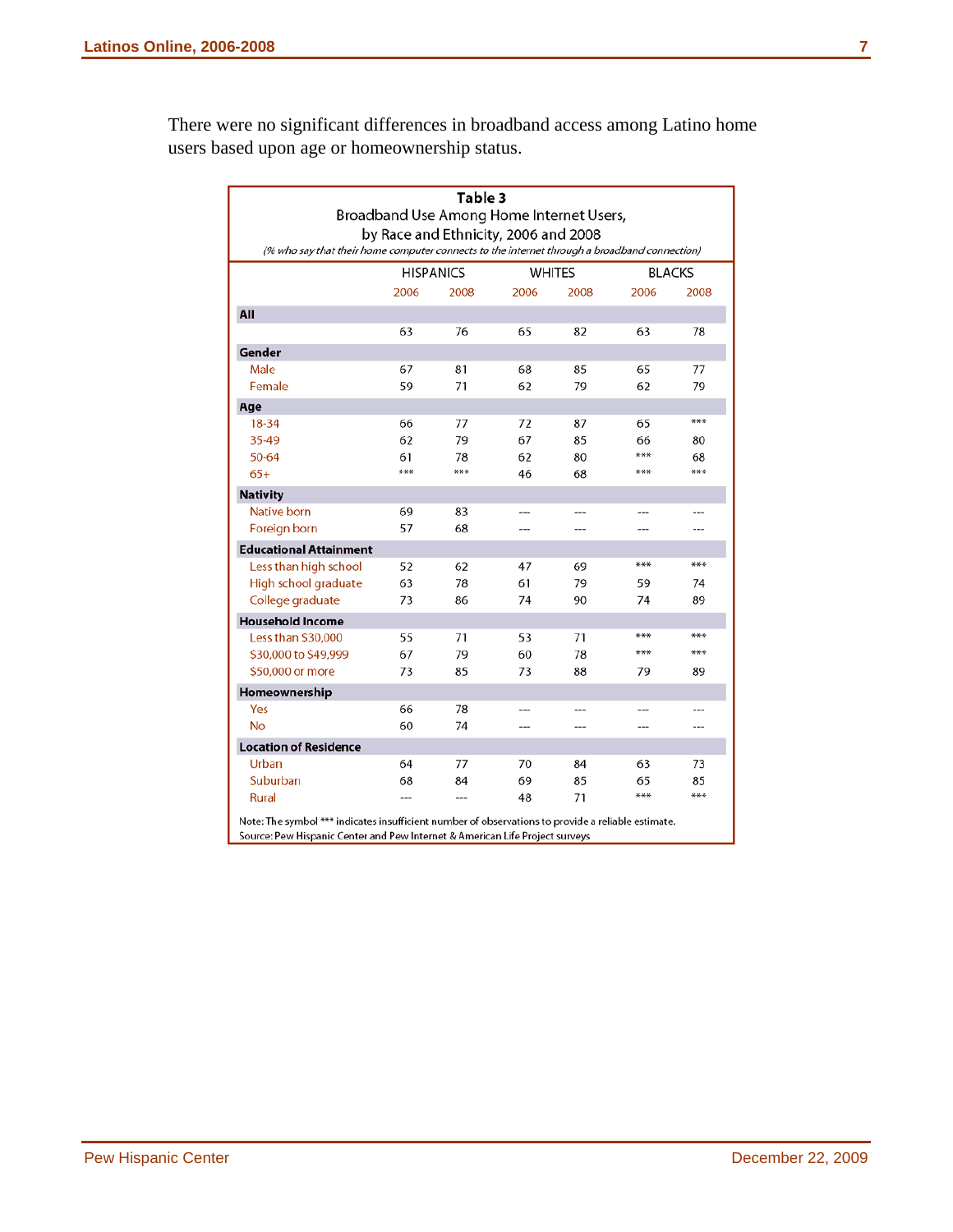# <span id="page-15-0"></span>**Appendix A: Methodology**

### **Data Regarding Hispanics**

The analysis of Hispanics is based upon the merging of three datasets derived from landline telephone surveys conducted by International Communications Research:

| <b>Dataset</b>                              | <b>Field Period</b>                       | <b>Sample Size</b> | Margin of Error (95%<br>confidence interval) |
|---------------------------------------------|-------------------------------------------|--------------------|----------------------------------------------|
| 2006 National<br>Survey of Latinos<br>(NSL) | June 5, 2006 to July 3,<br>2006           | 2,000              | $+/-3.8$                                     |
| 2006 Hispanic<br><b>Religion Survey</b>     | August 10, 2006 to<br>October 4, 2006     | 4.016              | $+/-2.4$                                     |
| 2008 Post-Election<br>Survey                | November 11, 2008 to<br>November 30, 2008 | 1.540              | $+/-3.0$                                     |

All three surveys used similar methodologies. Surveys were conducted by telephone, and targeted U.S. Latinos ages 18 and older, who had the option to respond in Spanish, English, or a combination of the two languages.

The samples for each survey were independently drawn using random digit dialing (RDD). The 2006 National Survey of Latinos (NSL) Survey and the 2006 Hispanic Religion Survey samples were stratified according to the density of Hispanic population and ancestry groups. The 2008 Post-Election Survey sample was stratified according to the density of the Hispanic population.

Following data collection, the data from each of the three surveys were corrected for the disproportionality of the stratification schemes. For the 2006 NSL, data were also weighted based upon age, sex, education, ancestry, years since entering the U.S., and nativity using 2005 Current Population Survey data. For the 2006 Hispanic Religion Survey, data were also weighted based upon age, sex, education, ancestry, years since entering the U.S., nativity, and religion using 2006 Current Population Survey data, as well as past Pew Hispanic Center survey results. Results for the 2008 Post-Election Survey were post-stratified using national estimates of age, gender, education, ancestry, years since entering the U.S., nativity, and region obtained from the 2008 Current Population Survey.